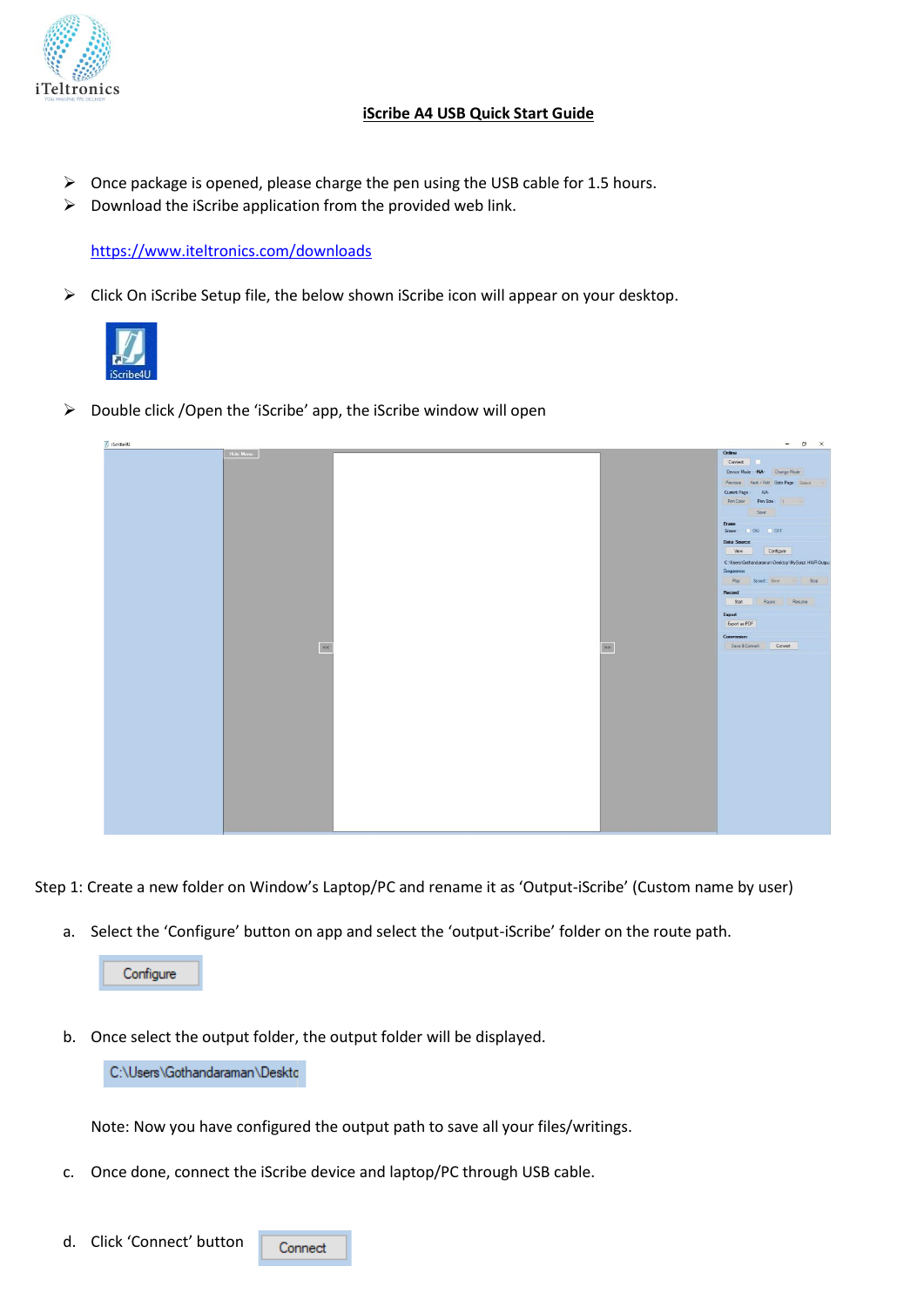

e. Once 'Connected', the Connect button will change in to 'Disconnect' button.



- g. On Mouse mode, our Pen will act as Mouse pointer. On any application, whether there is a pen input., you can use our pen as annotation tool.
- h. On Pen Mode, you can able to write.
- i. Insert normal (up to A4) size paper/notebook on the device and start writing with our 'Pen'.
- **j.** Once start writing, your writings will be display on the Application screen.



k. To Add/Edit on previous/next page, you can use button 'Previous' & 'Next/Add'.



l. Button 'Goto Page' will help to jump in between the pages to edit.

| Goto Page:    |      | Select |
|---------------|------|--------|
| Current Page: |      | Select |
|               | Save |        |
|               |      |        |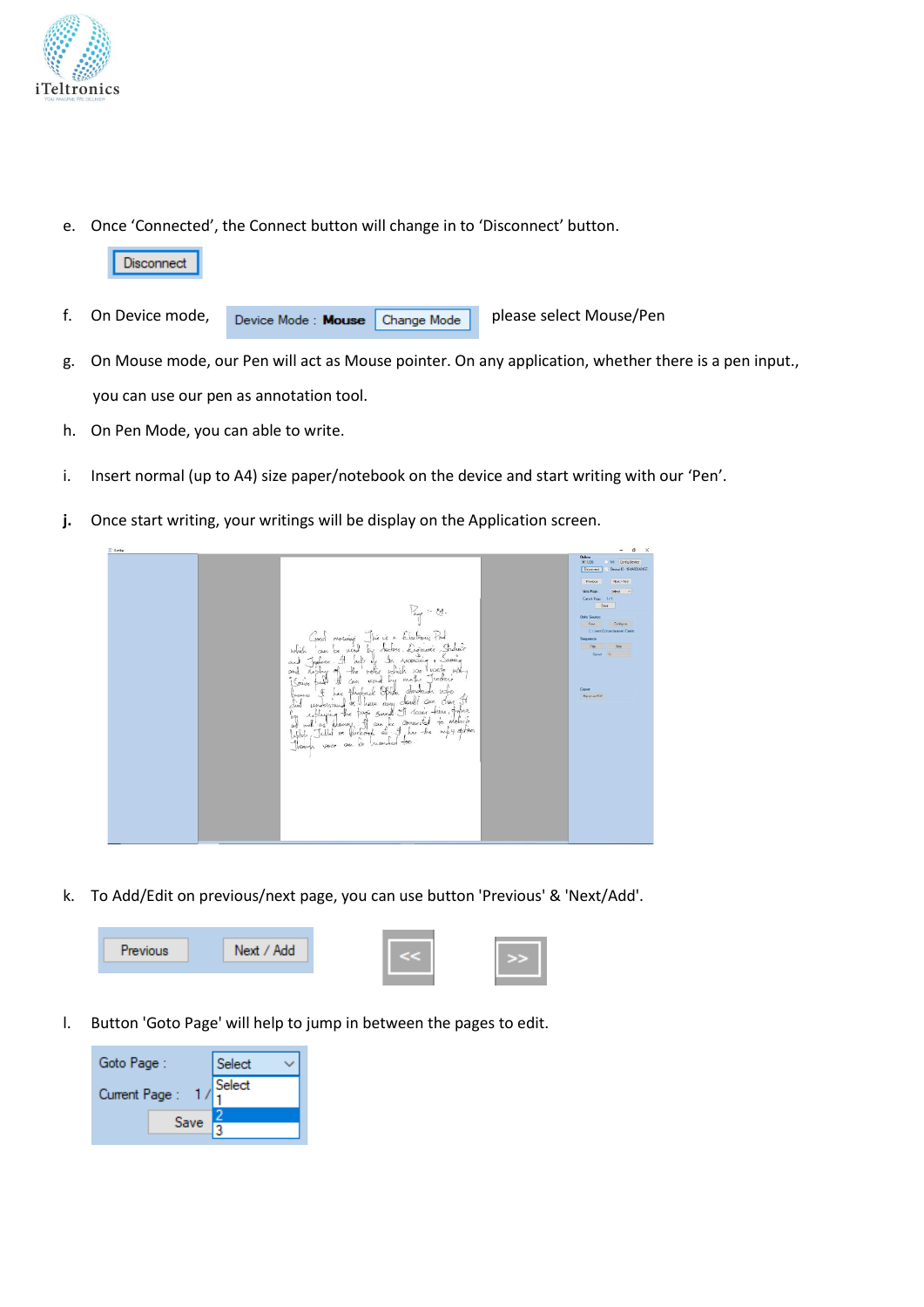

m. Button 'Pen Color' will help to choose any Color from pallet and write in different Color



n. Button 'Pen Size' will help to change the thickness of the Pen



o. Button 'Erase' will help to erase the written letters by stroke wise



p. Once finish the writing on page(s), Press button 'Save'.

Save

q. Once press button 'Save', the written pages will be saved in the output folder with title.



r. If you want to preview the stored files, Press button 'View'

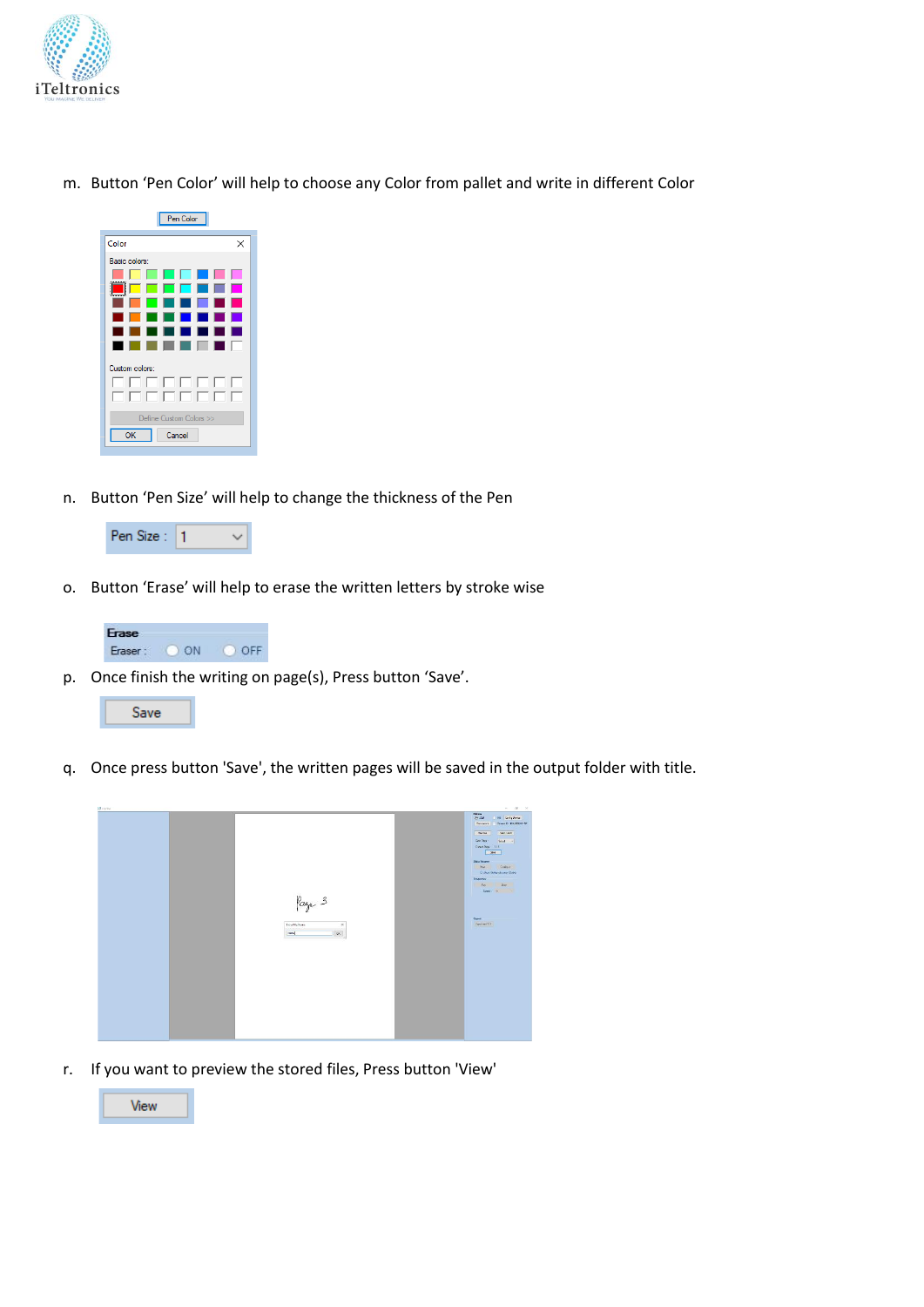

- -<br>Milli Corfig<br>- Device ID N  $H = 1.14$ Export<br>Fenet as PDI
- s. Once click 'View', the files will be displayed with 'Title\_Date & Time stamp' on the left side window.

t. Select the particular file, you can view and also play back using the button 'Play'.

| Oritne<br>Device ID<br>$@$ USB<br>O Will Config Device<br>□ Zoology_2_22062020113807<br>Device ID: NA-<br><b>Daniel</b><br>Connect<br>Page 1.1<br>Net / Add<br>Previous<br>Li Pape 12<br>□ Leaves_23062020171726<br>Select $\sim$<br>Goto Page:<br>$\overline{B}$<br>Bectro_15072020100840<br>Current Page : 466<br>$\blacksquare$<br>Apothreak 25072020102414<br>Sava 1<br>$\blacksquare$<br>Botany_24072020150830                             |
|-------------------------------------------------------------------------------------------------------------------------------------------------------------------------------------------------------------------------------------------------------------------------------------------------------------------------------------------------------------------------------------------------------------------------------------------------|
| $\blacksquare$<br>Math Alg., 13072020111234<br>Data Source<br>R C 6ngleh01_25072020201807<br>Configure<br>Wew.<br>$\blacksquare$<br>Mahi6 28062020144723<br>C:\Users\Gothandaraman\Deskto<br>※ 22072020153611<br>$\overline{1}$<br>Maths010_20072020144453<br><b>Sequence</b><br>$\blacksquare$<br>Science 2007 20072020091031<br>Shop<br>Flay<br>Sport<br>154<br>ь.<br>2<br>Export<br><b>Boot as PDF</b><br>v<br>SOURL Shotely<br>Free indram. |

u. Increase/Decrease the speed of playing sessions using button 'Speed'



v. If need to stop in between press button 'Stop'

Stop